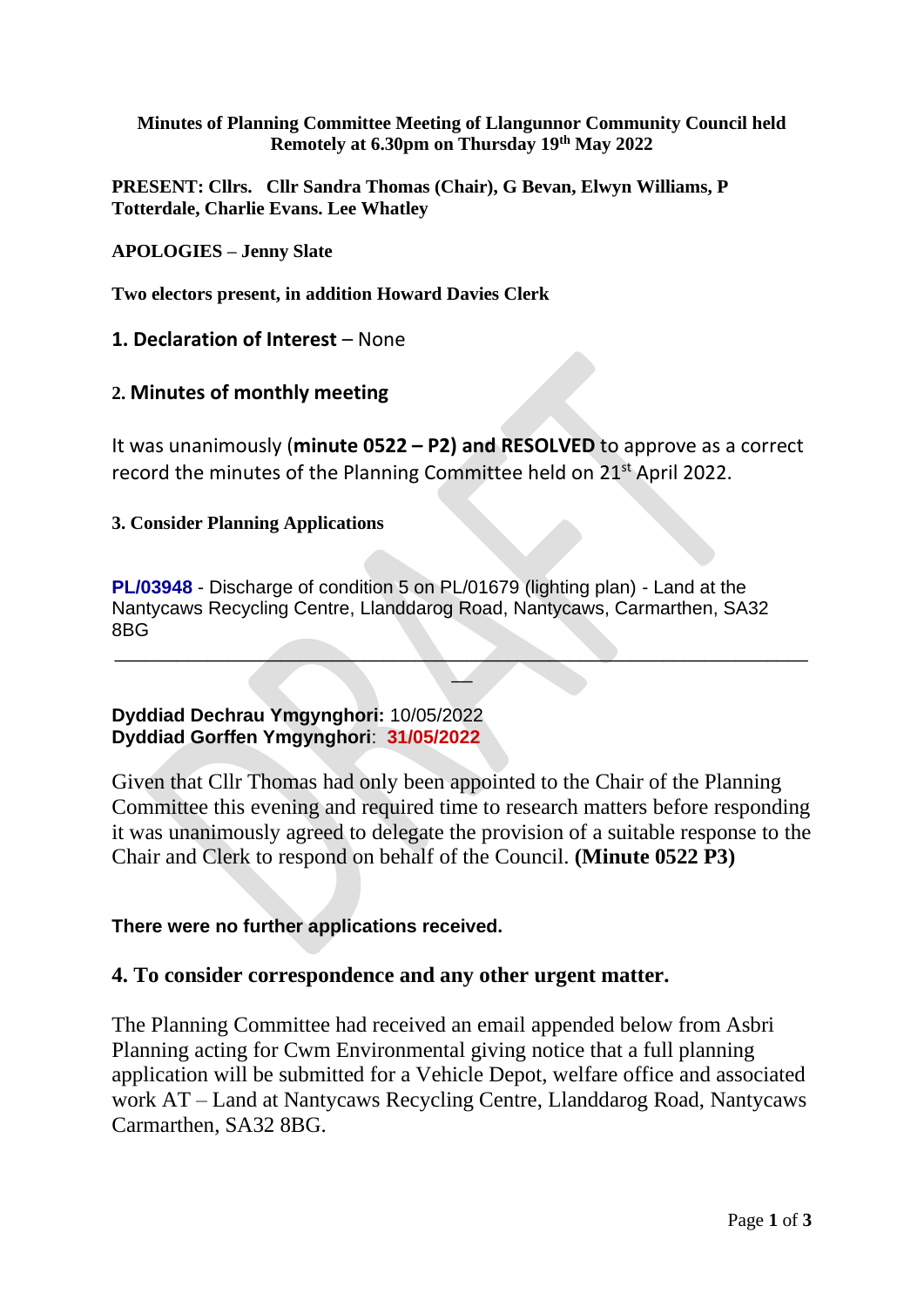### **From:** Emma Box **Sent:** 11 May 2022 15:51 To: 'clerc@llangynnwr-cc.org.uk' [<clerc@llangynnwr-cc.org.uk>](mailto:clerc@llangynnwr-cc.org.uk) **Subject:** SCHEDULE 1 Article 4. (4) SCHEDULE 1B Articles 2C, 2D & 2G - Land at Nantycaws Recycling Centre, Llanddarog Road, Nantycaws, Carmarthen, SA32 8BG

#### Dear Sir/madam

Please see attached Consultation for your attention.

#### Kind regards

#### **Emma Box – Administrator**

**Asbri Planning Ltd | T: 01792 480535 | W[: http://www.asbriplanning.co.uk](http://www.asbriplanning.co.uk/)**

Date: 11th May 2022 Our Ref: S22.106 Llangunnor Community Council Clerk Cliver Thomas clerc@llangynnwr-cc.org.uk Dear Sir/madam PUBLICITY AND CONSULTATION BEFORE APPLYING FOR PLANNING PERMISSION Town and Country Planning (Development Management Procedure) (Wales) Order 2012 SCHEDULE 1 Article 4. (4) SCHEDULE 1B Articles 2C & 2D Proposed Full Planning Application for a Vehicle Depot, welfare office and associated work Land at Nantycaws Recycling Centre, Llanddarog Road, Nantycaws, Carmarthen, SA32 8BG Purpose of this notice: This notice provides the opportunity to comment directly to the developer on a proposed development prior to the submission of a planning application to the local planning authority ("LPA"). Any subsequent planning application will be publicised by the relevant LPA; any comments provided in response to this notice will not prejudice your ability to make representations to the LPA on any related planning application. You should note that any comments submitted may be placed on the public file. Asbri Planning Ltd. gives notice that Cwm Environmental Ltd. is intending to apply for planning permission for the proposed Full Planning Application for a Vehicle Depot, welfare office and associated work at Land at Nantycaws Recycling Centre, Llanddarog Road, Nantycaws, Carmarthen, SA32 8BG. You may inspect copies of: - the proposed application; - the plans; and - other supporting documents Online at www.asbriplanning.co.uk/statutory-pre-application-consultation. For those without access to the internet, computer facilities are available at Carmarthenshire Library, St. Peters Street, Carmarthen, SA31 1LN. The identified library is open as follows Monday and Thursday 9am – 7pm, Tuesday, Wednesday and Friday 9am – 6pm, Saturday 9am – 5pm and Sunday Closed. Anyone who wishes to make representations must write to the agent at mail@asbriplanning.co.uk or Asbri Planning Ltd, Unit 9 Oak Tree Court, Mulberry Drive, Cardiff Gate Business Park, Cardiff, CF23 8RS by the 8 th June 2022. Yours sincerely, Liam Griffiths Senior Planner Unit 9 Oak Tree Court Mulberry Drive Cardiff Gate Business Park Cardiff CF23 8RS Tel: 02920 732 652 [www.asbriplanning.co.uk](http://www.asbriplanning.co.uk/)